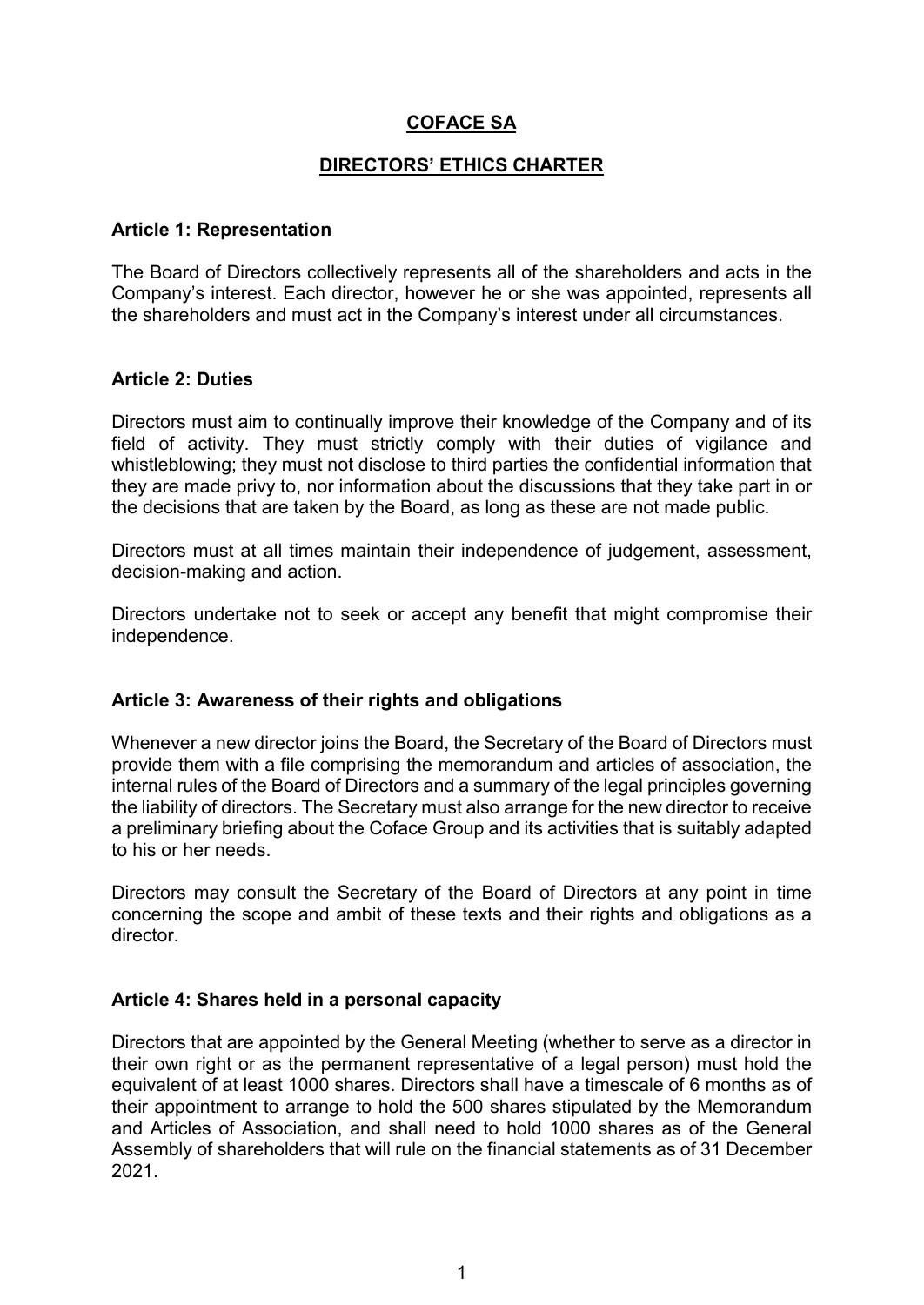Directors undertake not to resort to any price hedging transactions on their shares.

#### **Article 5: Code of conduct applicable to stock market operations**

Directors must comply with the prevailing provisions of France's Financial and Monetary Code and with the Rules of France's AMF [Financial Markets Authority] concerning the disclosure and use of insider information, with respect to both the shares of Coface SA and the securities of companies about which they possess insider information.

Directors must refrain from acting on the market for Coface SA shares and related securities<sup>[1](#page-1-0)</sup> during a period of 30 calendar days prior to the publication of the half-yearly and yearly quarterly results<sup>[2](#page-1-1)</sup> of Coface SA as well as on the date of that publication.

Directors must refrain from performing transactions on derivatives linked to the securities of Coface SA

Directors must bring to the attention of the Secretary of the Board of Directors any problems that they might encounter with the application of these rules.

#### **Article 6: Transparency**

Directors of Coface SA must register the shares of Coface SA that they hold under the obligation stipulated in article 4 above.

In accordance with articles L. 621-18-2 and R. 621-43-l of France's Financial and Monetary Code and articles 223-22 to 223-26 of the general rules of France's AMF, and in accordance with AMF circular no. 2006-05 of 3 February 2006, as subsequently modified, the directors, the Chief Executive Officer, and where applicable, the deputy Chief Executive Officer, as well as any persons that have close ties with these persons, must declare to AMF each purchase, sale, subscription to or exchange of Coface SA shares or of any other types of financial instruments linked to Coface SA shares.

A copy of this declaration must be sent to the Secretary of the Board of Directors. These declarations shall be kept by the Legal Department of the Coface Group.

### **Article 7: Conflicts of interest – Declarations**

7.1 Directors must inform the Board of Directors about any conflict of interest in which they might be involved directly or indirectly, even if it is only a potential one. They must

<span id="page-1-0"></span><sup>1</sup> The term 'related securities' shall mean, firstly, securities that grant a buyer the right to acquire or to transfer Coface SA shares or to receive a sum of money calculated in relation to the share price upon the exercising of this right, whatever the means of exercising this right, and secondly, assets consisting mainly of Coface SA shares or related securities.

<span id="page-1-1"></span><sup>&</sup>lt;sup>2</sup> Should the [publication of the] quarterly results be limited to the turnover, this period of abstention may be limited to 15 days.